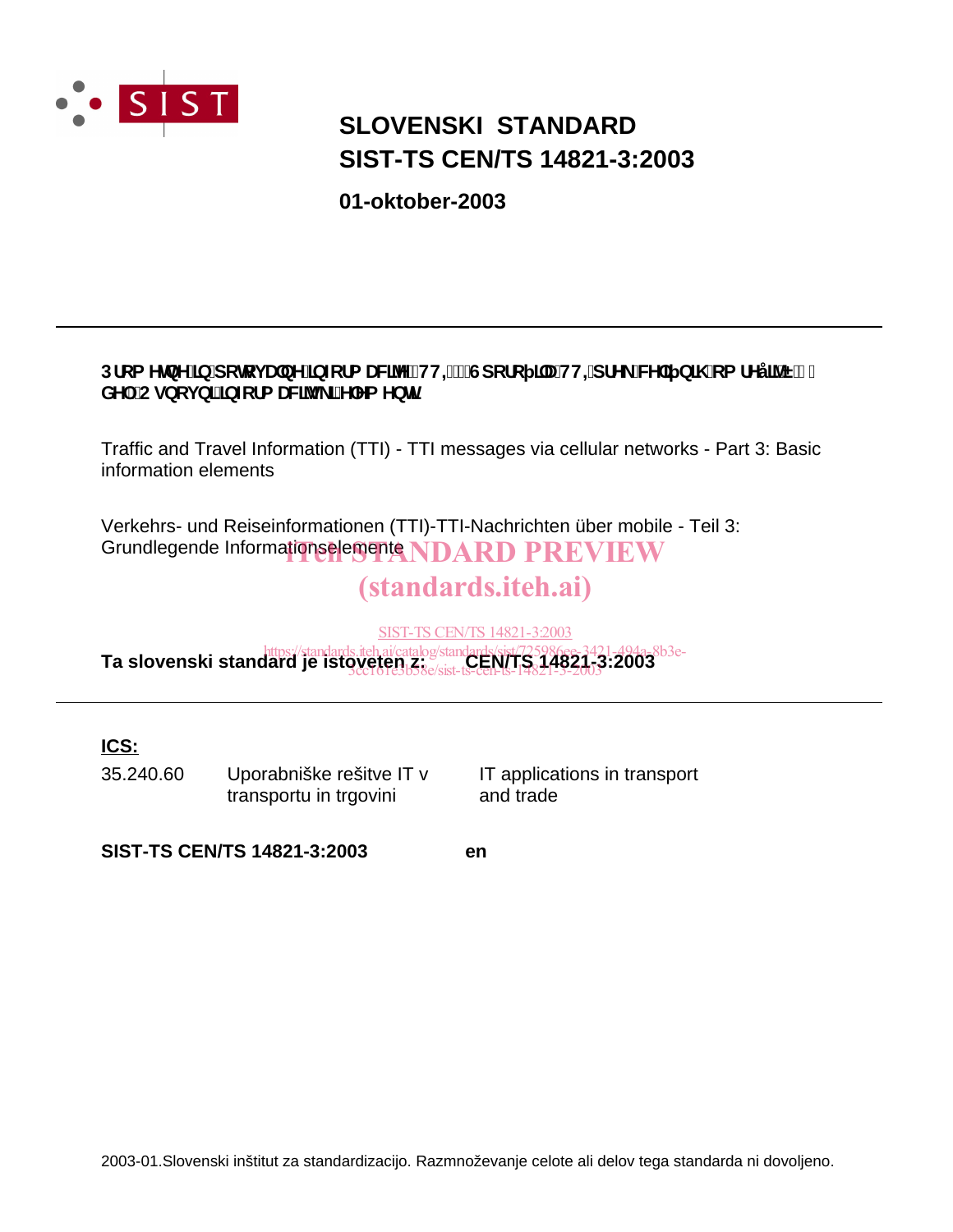# iTeh STANDARD PREVIEW (standards.iteh.ai)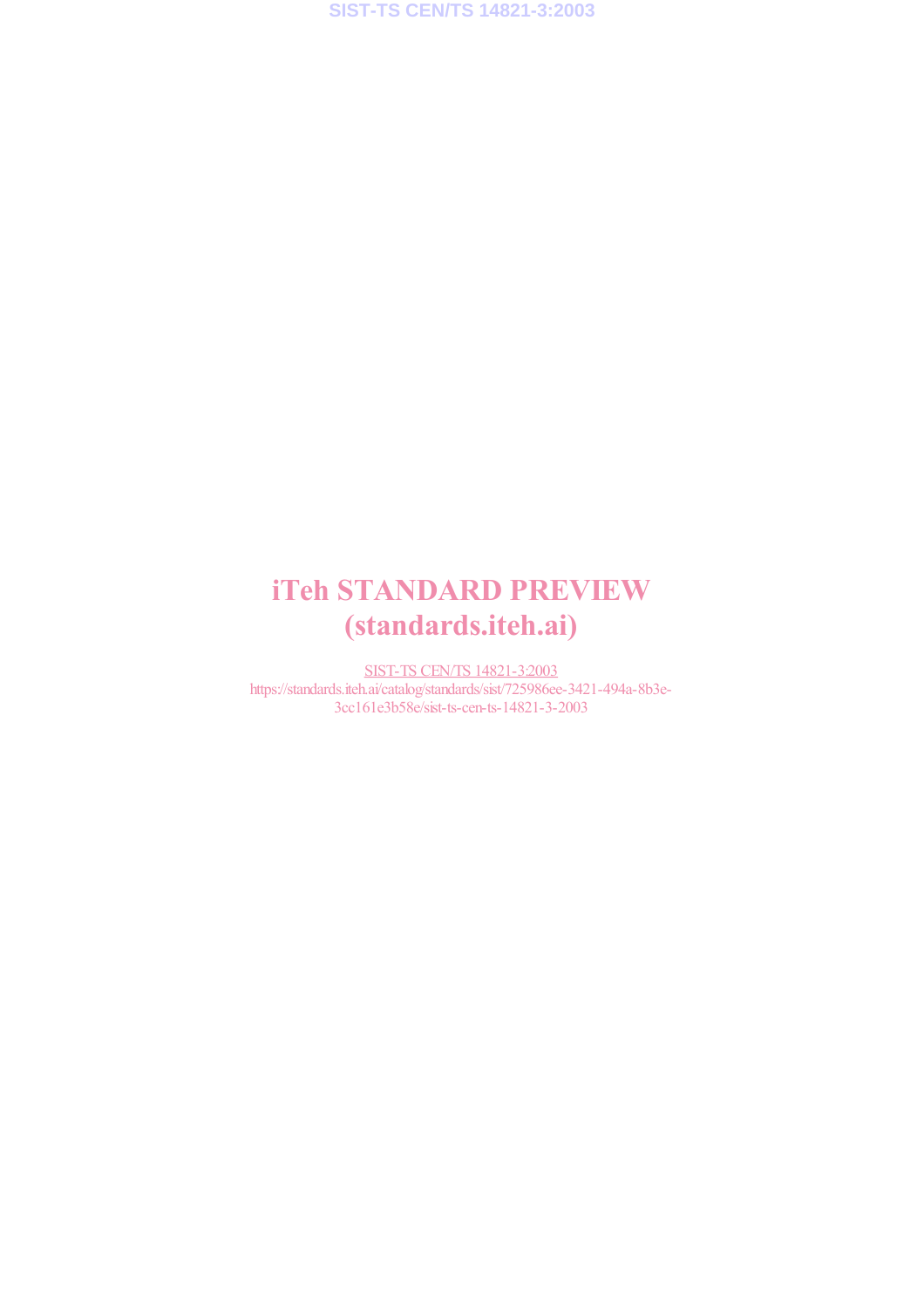## TECHNICAL SPECIFICATION SPÉCIFICATION TECHNIQUE TECHNISCHE SPEZIFIKATION

## **CEN/TS 14821-3**

May 2003

ICS 35.240.60

English version

## Traffic and Travel Information (TTI) - TTI messages via cellular networks - Part 3: Basic information elements

This Technical Specification (CEN/TS) was approved by CEN on 10 May 2001 for provisional application.

The period of validity of this CEN/TS is limited initially to three years. After two years the members of CEN will be requested to submit their comments, particularly on the question whether the CEN/TS can be converted into a European Standard.

CEN members are required to announce the existence of this CEN/TS in the same way as for an EN and to make the CEN/TS available. It is permissible to keep conflicting national standards in force (in parallel to the CEN/TS) until the final decision about the possible conversion of the CEN/TS into an EN is reached.

CEN members are the national standards bodies of Austria, Belgium, Czech Republic, Denmark, Finland, France, Germany, Greece, CEN members are the national-standards-bodies of Austria, Belgium, Czech Republic, Denmark, Finland, France, Germany, Greece,<br>Hungary, Iceland, Ireland, Italy, Luxembourg, Malta, Netherlands, Norway, Portugal, Slovakia, Sp Kingdom.

## (standards.iteh.ai)

SIST-TS CEN/TS 14821-3:2003 https://standards.iteh.ai/catalog/standards/sist/725986ee-3421-494a-8b3e-3cc161e3b58e/sist-ts-cen-ts-14821-3-2003



EUROPEAN COMMITTEE FOR STANDARDIZATION COMITÉ EUROPÉEN DE NORMALISATION EUROPÄISCHES KOMITEE FÜR NORMUNG

**Management Centre: rue de Stassart, 36 B-1050 Brussels**

© 2003 CEN All rights of exploitation in any form and by any means reserved worldwide for CEN national Members.

Ref. No. CEN/TS 14821-3:2003 E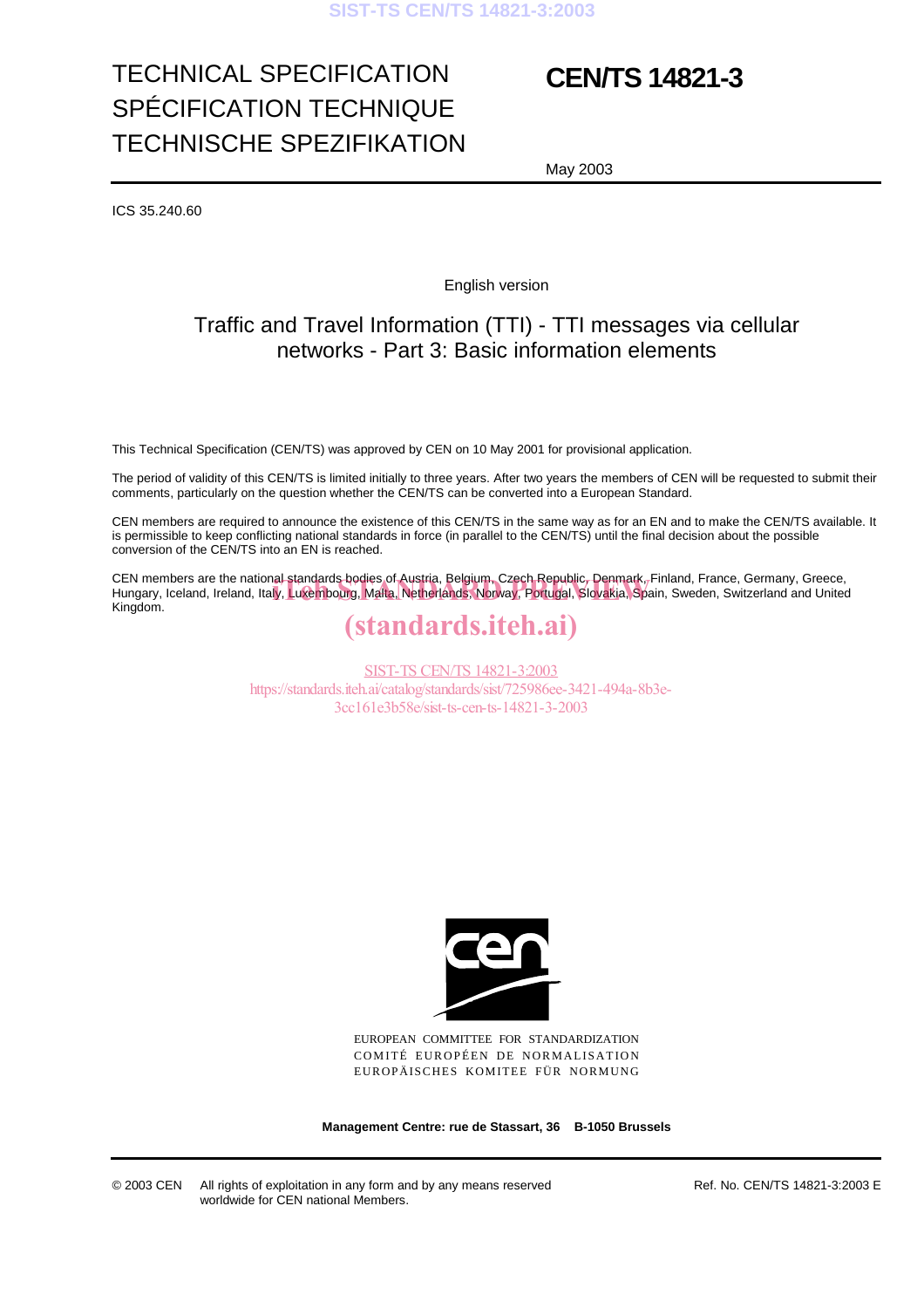## **Table of contents**

|                                      |                                                                                                                                                                                                                                                                       | <b>PAGE</b>                |
|--------------------------------------|-----------------------------------------------------------------------------------------------------------------------------------------------------------------------------------------------------------------------------------------------------------------------|----------------------------|
| <b>TABLE OF CONTENTS</b>             |                                                                                                                                                                                                                                                                       | $\mathbf{2}$               |
|                                      | <b>FOREWORD</b>                                                                                                                                                                                                                                                       | 4                          |
|                                      | <b>INTRODUCTION</b>                                                                                                                                                                                                                                                   | 5                          |
| 1.                                   | <b>SCOPE</b>                                                                                                                                                                                                                                                          | 6                          |
| 2.                                   | <b>NORMATIVE REFERENCES</b>                                                                                                                                                                                                                                           | 7                          |
| 3.                                   | <b>DEFINITIONS AND ABBREVIATIONS</b>                                                                                                                                                                                                                                  | 8                          |
|                                      | 3.1 Definitions<br>3.2 Abbreviations                                                                                                                                                                                                                                  | 8<br>10                    |
| 4.                                   | <b>GENERAL DEFINITIONS AND INFORMATION ELEMENTS</b>                                                                                                                                                                                                                   | 15                         |
|                                      | 4.1 Absolute Time                                                                                                                                                                                                                                                     | 15                         |
|                                      | 5. AREA AND LOCATION CODING                                                                                                                                                                                                                                           | 17                         |
| 5.1                                  | <b>General Format</b><br>5.2 WGS 84<br>5.3 ILOC                                                                                                                                                                                                                       | 17<br>17<br>25             |
|                                      | <b>iTeh STANDARD PREVIEW</b><br>5.4 TMC-Location                                                                                                                                                                                                                      | 25                         |
| 6.                                   | COMMUNICATION ADDRESS (standards.iteh.ai)                                                                                                                                                                                                                             | 27                         |
|                                      | 6.1 Network ID<br>6.2 Validity Range of Address<br><b>SIST-TS CEN/TS 14821-3:2003</b><br>6.3 Flag BCD/ASCIIhttps://standards.iteh.ai/catalog/standards/sist/725986ee-3421-494a-8b3e-<br>6.4 Address Length<br>3cc161e3b58e/sist-ts-cen-ts-14821-3-2003<br>6.5 Address | 28<br>28<br>29<br>29<br>29 |
| 7.                                   | <b>TEXT AND TRANSPARENT DATA</b>                                                                                                                                                                                                                                      | 30                         |
|                                      | 7.1 Format of a Text Element                                                                                                                                                                                                                                          | 30                         |
| 8.                                   | <b>EXTENDED LOCATION BLOCK</b>                                                                                                                                                                                                                                        | 34                         |
|                                      | 8.1 Number of ELB-Waypoints - 1<br>8.2 Time Difference between Generation Time and ELB-Waypoint 1<br>8.3 ELB-Waypoint X<br>8.4 Flag: GPS Raw Data Present<br>8.5 GPS Raw Data                                                                                         | 34<br>34<br>34<br>37<br>37 |
| 9.                                   | <b>BREAKDOWN REASONS</b>                                                                                                                                                                                                                                              | 39                         |
| 10.                                  | <b>MASTER DATA</b>                                                                                                                                                                                                                                                    | 43                         |
| 10.1<br>10.2<br>10.3<br>10.4<br>10.5 | Colour of Vehicle<br>Vehicle Identification Number - VIN<br>Vehicle Model<br><b>Year of Construction</b><br>Licence Plate                                                                                                                                             | 43<br>43<br>43<br>43<br>43 |
| 11.                                  | <b>GEOCODES - CONTENTS AND STRUCTURING OF TERMINAL TABLES</b>                                                                                                                                                                                                         | 44                         |
| 11.1<br>11.2                         | Coverage of terminal table<br>Coding table for terminal devices                                                                                                                                                                                                       | 44<br>44                   |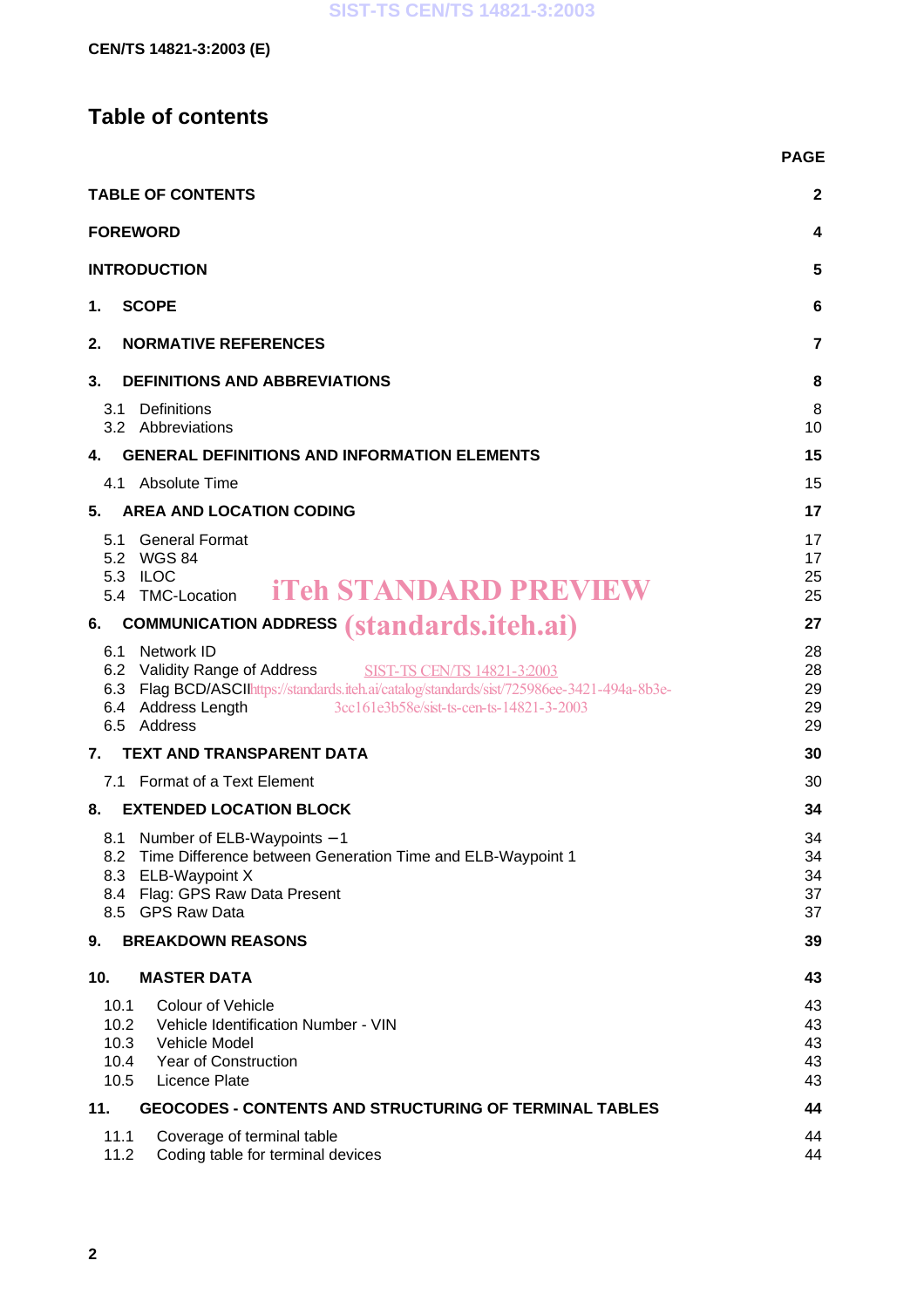| 11.3                                 | Geocoding                                                                                                                                                       | 55                         |
|--------------------------------------|-----------------------------------------------------------------------------------------------------------------------------------------------------------------|----------------------------|
| 12.                                  | <b>EVENT CODES</b>                                                                                                                                              | 58                         |
| 12.1<br>12.2<br>12.3<br>12.4<br>12.5 | Introduction<br>Description of the event code structure<br>Quantifiers<br>Description of the terminal device table<br>Assignment of Event Codes and Quantifiers | 58<br>58<br>58<br>59<br>60 |
| 13.                                  | <b>CODING OF NUMBERS</b>                                                                                                                                        | 75                         |
| 13.1<br>13.2<br>13.3                 | <b>Unsigned Integers</b><br>Signed Integers<br><b>Binomially Coded Numbers</b>                                                                                  | 75<br>75<br>75             |
| 14.                                  | <b>SPECIFICATION IN ASN.1</b>                                                                                                                                   | 76                         |
| <b>BIBLIOGRAPHY</b>                  |                                                                                                                                                                 |                            |

# iTeh STANDARD PREVIEW (standards.iteh.ai)

SIST-TS CEN/TS 14821-3:2003

https://standards.iteh.ai/catalog/standards/sist/725986ee-3421-494a-8b3e-3cc161e3b58e/sist-ts-cen-ts-14821-3-2003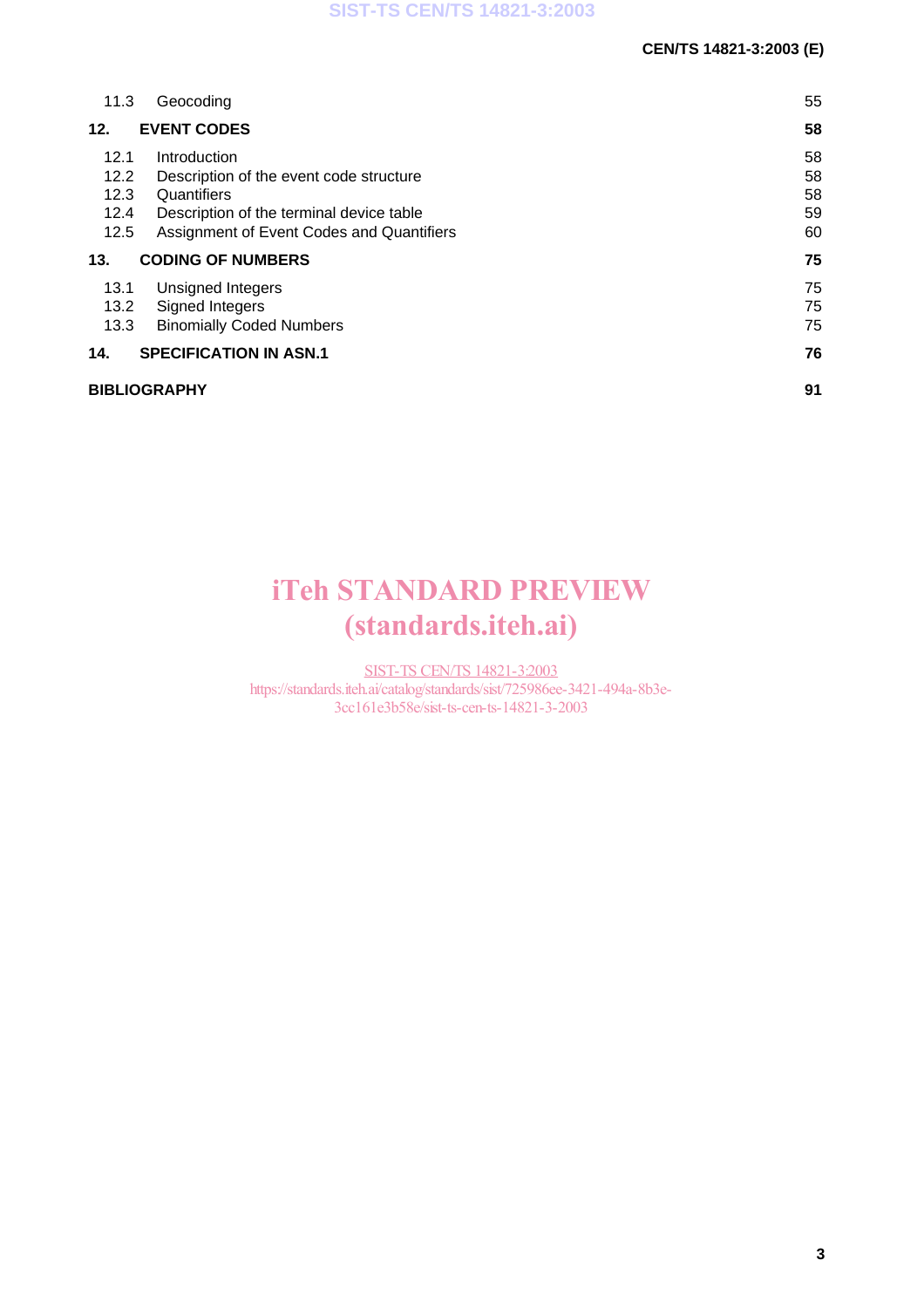**SIST-TS CEN/TS 14821-3:2003**

### **Foreword**

This document(CEN/TS 14821-3:2003) has been prepared by Technical Committee CEN/TC 278 " Road transport and traffic telematics ", the secretariat of which is held by NEN**,** in collaboration with Technical Committee ISO/TC 204 " Transport information and control systems ".

This Technical Specification was prepared by Working Group 7 of CEN TC278. In the field of Traffic and Traveller Information, the innovative rate is high, with many research and development projects under way in many countries, and there is a need to establish prospective standards which allow manufacturers to introduce competitive products to the market in the knowledge that they can accommodate the future issues of the standard(s) without fundamental change to equipment.

No known national Technical Specification s (identical or conflicting) exist on this subject.

CEN/TS 14821 consists of eight parts; one part describing the framework and seven parts providing detailed specifications of all components, protocols and services that are within the scope of CEN/TS 14821.

According to the CEN/CENELEC Internal Regulations, the national standards organizations of the following countries are bound to announce this Technical Specification: Austria, Belgium, Czech Republic, Denmark, Finland, France, Germany, Greece, Hungary, Iceland, Ireland, Italy, Luxembourg, Malta, Netherlands, Norway, Portugal, Slovakia, Spain, Sweden, Switzerland and the United Kingdom.

# iTeh STANDARD PREVIEW (standards.iteh.ai)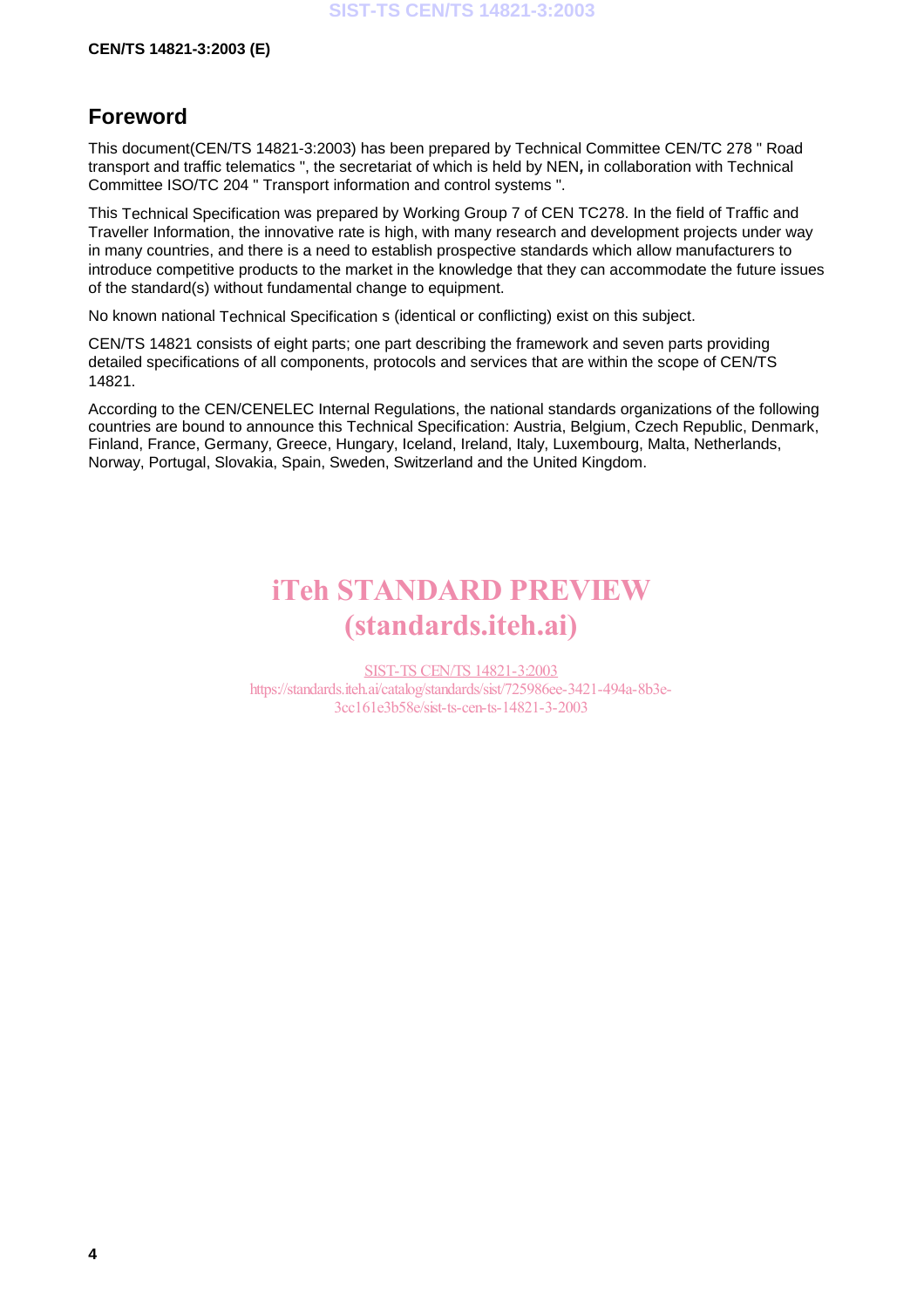## **Introduction**

Traffic and Traveller Information (TTI) may be disseminated through a number of services or means of communication, covering static displays, portable terminals and in-vehicle equipment.

For all such services, the data to be disseminated, and the message structure involved in the various interfaces, require clear definition and standards formats in order to allow competitive products to operate with any received data.

This Technical Specification focuses on an application data specification whereby data is produced at a central location and is disseminated via a cellular radio network. It addresses the data specifications for both downlink and uplink existing between a central location and randomly located vehicles. It enables messages to be exchanged between different systems and service providers adopting a variety of applications specifications.

Other Technical Specification s are being produced by the CEN TC278 Working Group 4 to cover TTI dissemination via other means or services. This set of specifications is named GATS (Global Automotive Telematics Standard). GATS provides the modular framework for implementing such traffic telematics services on an open technology platform and is network - independent. In many details definitions are necessary to ensure interoperability. Therefore, those detailed definitions are given in CEN/TS 14821-8. With the development of future mobile communication systems towards UMTS / IMT2000 the bottleneck of narrow-band data communication might fade. Due to its modular structure, the GATS framework and applications are prepared for that due to its network-independence. The same holds for emerging technologies for positioning which today is almost exclusively based on GPS.

Other relevant standard developments are, independent from telematics, the application-independent Wireless Application Protocol (WAP), enabling mobile access to the Internet. It is understood that these emerging technologies might fit into the framework of telematics applications in future WAP-versions. For emerging technologies might it into the tramework of telematics applications in future wAP-versions.<br>the time being, GATS already today independently from WAP enables access to telematics services. Utilisation of GATS on a WAP protocol stack and identifying necessary adaptation of WAP specifications (if Utilisation of GATS on a WAP protocol stack and identifying necessary adaptation of WAP specificat<br>any) is currently under investigation of the appropriate groups within WAP-Forum and GATS-Forum.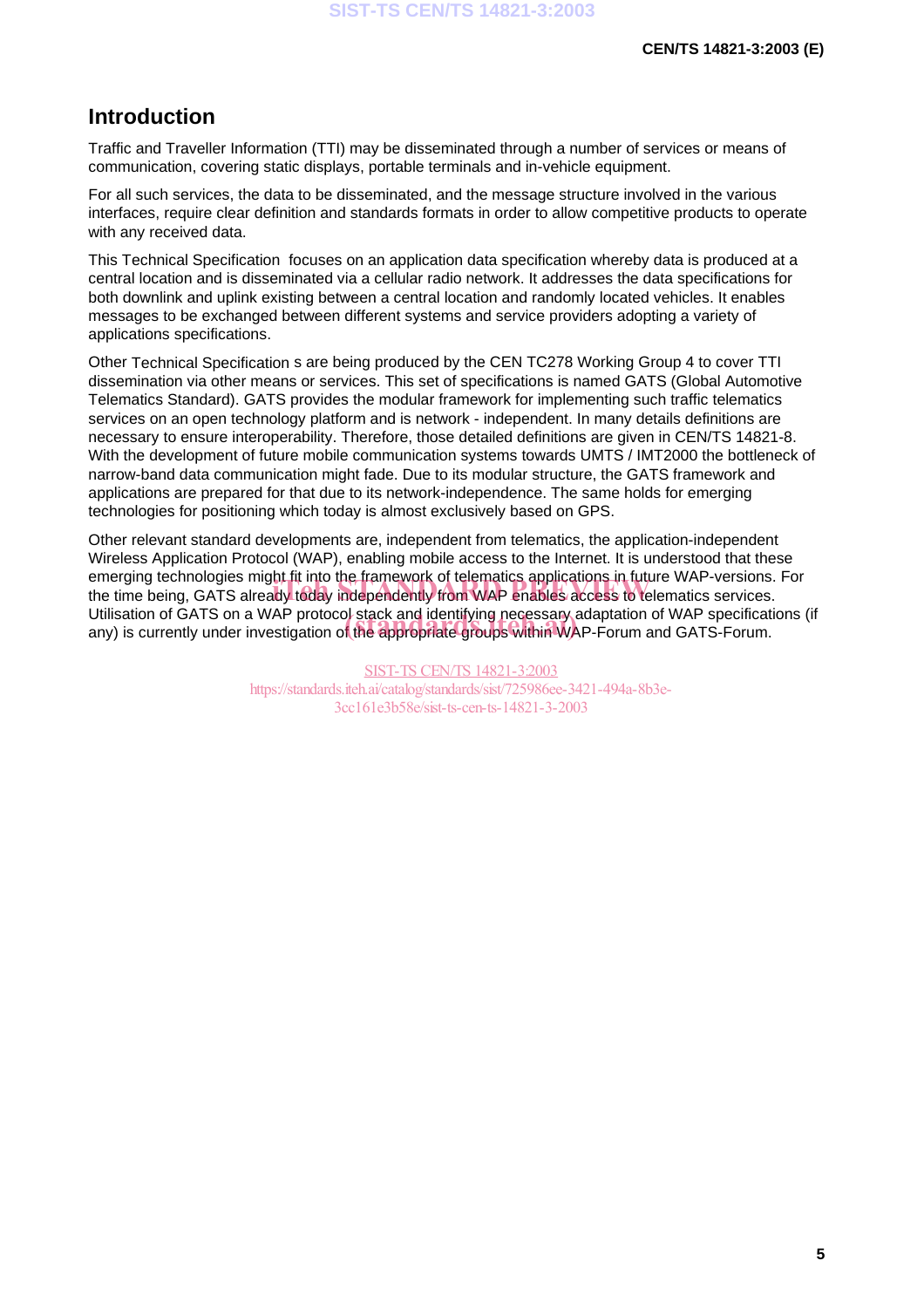### **1. Scope**

This Technical Specification defines the specific interfaces and functionality of traffic telematics (TT) services based on the use of cellular networks. Device manufacturers are enabled to develop terminal equipment compatible to services based on this Technical Specification. This will allow for interoperability of different terminal equipment and service providers which allows competition between service providers and terminal manufacturers. Furthermore it sets the scene for international availability of these services.

This Technical Specification specifies

- TT-specific interfaces between terminal and service centre. This especially incorporates the message sets of the application data protocols and the service-independent communication handling (including conditional access and transport protocols).
- Functionality, procedures and requirements of basic terminal components as well as their interaction with the service centre. This especially comprises conditional access and security mechanisms.
- Service Specifications, which are essential to ensure consistent behaviour of terminal and service centre.

The services incorporated within this issue comprise:

- breakdown and emergency services
- interactive traffic information services
- broadcast traffic information services
- navigation services (route assistance, route advice, homing)
- operator services
- general information services ANDARD PREVIEW
- floating car data collection $(\bf standard s.itch. ai)$

It is envisaged that future research and development will lead to improvements on the services listed above as well as to the creation of new services. Nevertheless this Technical Specification provides the framework for seamless integration bin new features and services into the existing architecture.3e-3cc161e3b58e/sist-ts-cen-ts-14821-3-2003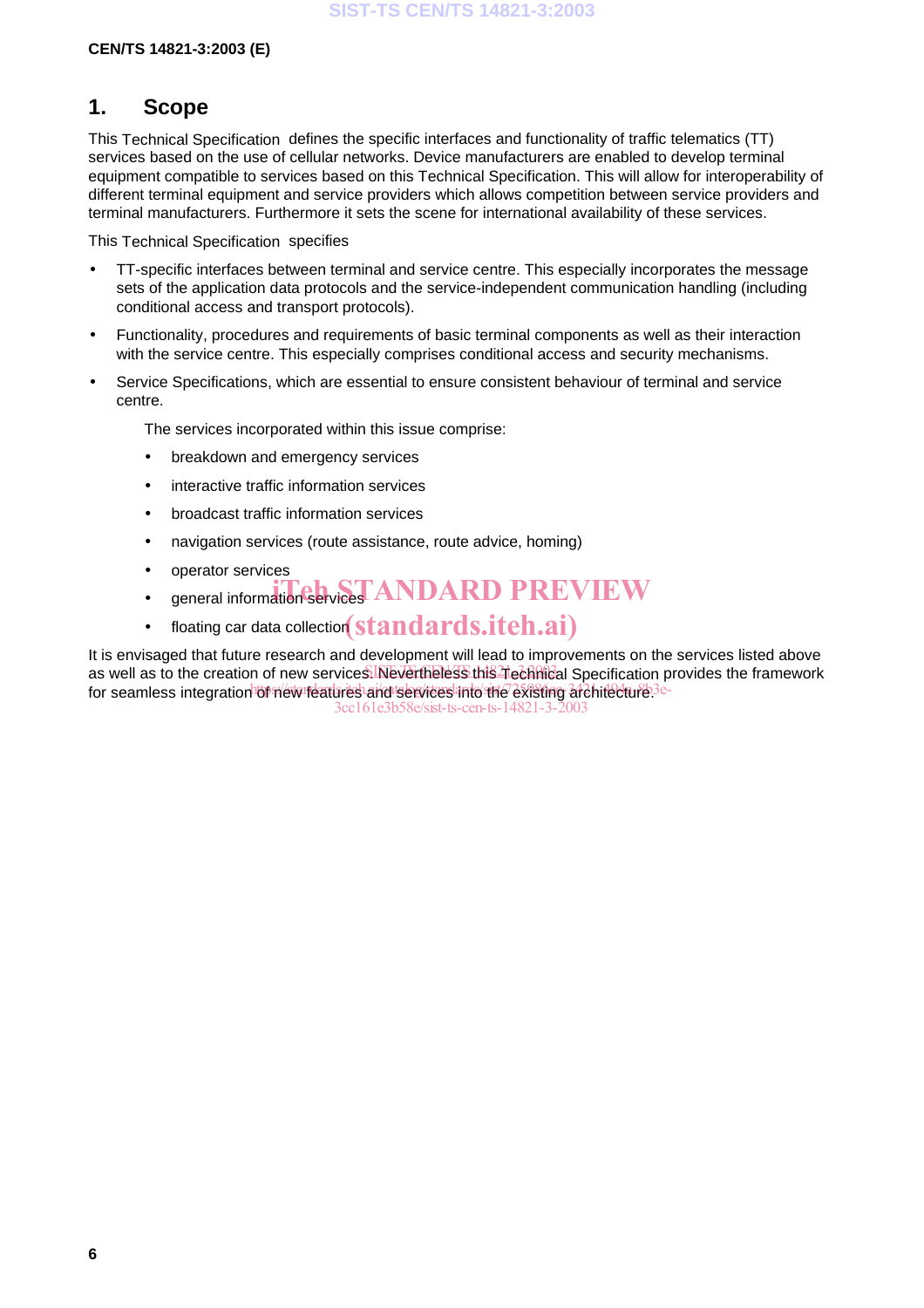## **2. Normative references**

This Technical Specification incorporates by dated or undated reference, provisions from other publications. These normative references are cited at the appropriate places in the text and the publications are listed hereafter. For dated references, subsequent amendments to or revisions of any of these publications apply to this Technical Specification only when incorporated in it by amendment or revision. For undated references the latest edition of the publication referred to applies.

EN ISO 14819-2 Traffic and Traveller Information (TTI) - TTI Messages via traffic message coding - Part 2: Event and information codes for Radio Data System - Traffic Message Channel (RDS-TMC) (ISO 14819-2:2003)

# iTeh STANDARD PREVIEW (standards.iteh.ai)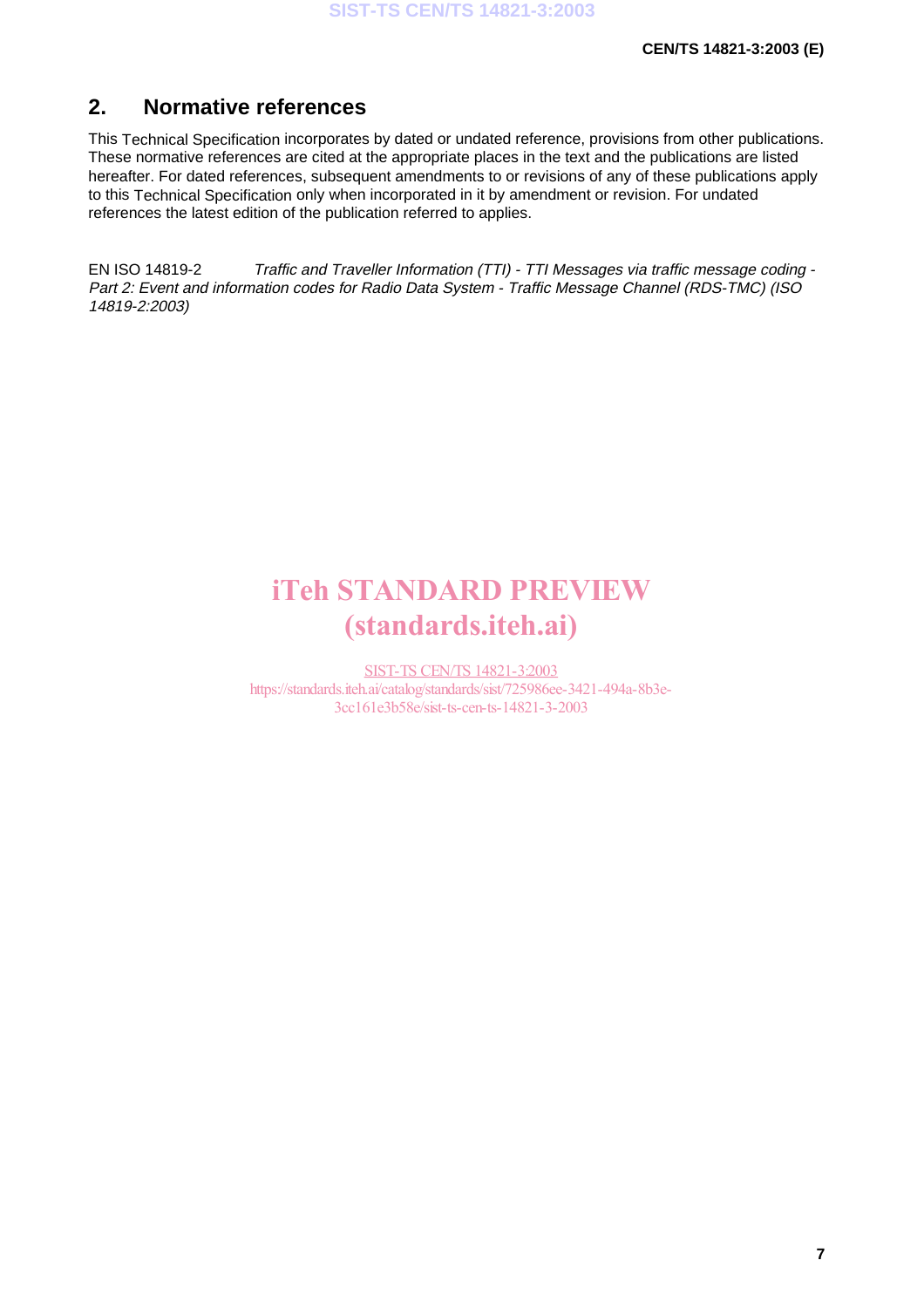## **3. Definitions and abbreviations**

#### **3.1 Definitions**

For the purposes of this Technical Specification, the following terms and definitions apply:

#### **3.1.1 Attribute (of a Traffic Information Message)**

A Traffic Information Message is made up of separate parts that can be called attributes. This includes, for example, an item of information and a length of validity.

#### **3.1.2 Authorisation**

Reciprocal proof that the identity provided by the communications partner is valid

#### **3.1.3 Broadcast Service**

Data service within a cellular wireless network that allows for mono-directional dissemination of data from a service centre to multiple users in the area of signal reception

#### **3.1.4 Bypass Description**

Representation of a Bypass, consisting of a Bypass Hint and/or a Bypass Route.

#### **3.1.5 Bypass Hint**

**3.1.6 Bypass Link**

Representation of a hint for a Bypass

## iTeh STANDARD PREVIEW

Prominent waypoints on a Bypass Ro $($ 6 $tands.iteh.ai)$ 

#### **3.1.7 Bypass Route**

Representation of the rollie for a Bypage ai/catalog/standards/sist/725986ee-3421-494a-8b3e-SIST-TS CEN/TS 14821-3:2003

## 3cc161e3b58e/sist-ts-cen-ts-14821-3-2003

#### **3.1.8 Cell Broadcast**

Broadcast service of the GSM network

#### **3.1.9 Data telegram**

Digital message exchanged between two systems

#### **3.1.10 Delivery Notification**

Network acknowledgement for successful/ unsuccessful delivery of a message to the mobile device

#### **3.1.11 Functional Road Class**

A classification based on the importance of the road element in the connectivity of the total road network

#### **3.1.12 Functional Road Class 0**

**Motorways** 

#### **3.1.13 Functional Road Class 1**

All non-Motorways that are part of a connection used for nation wide traffic and transport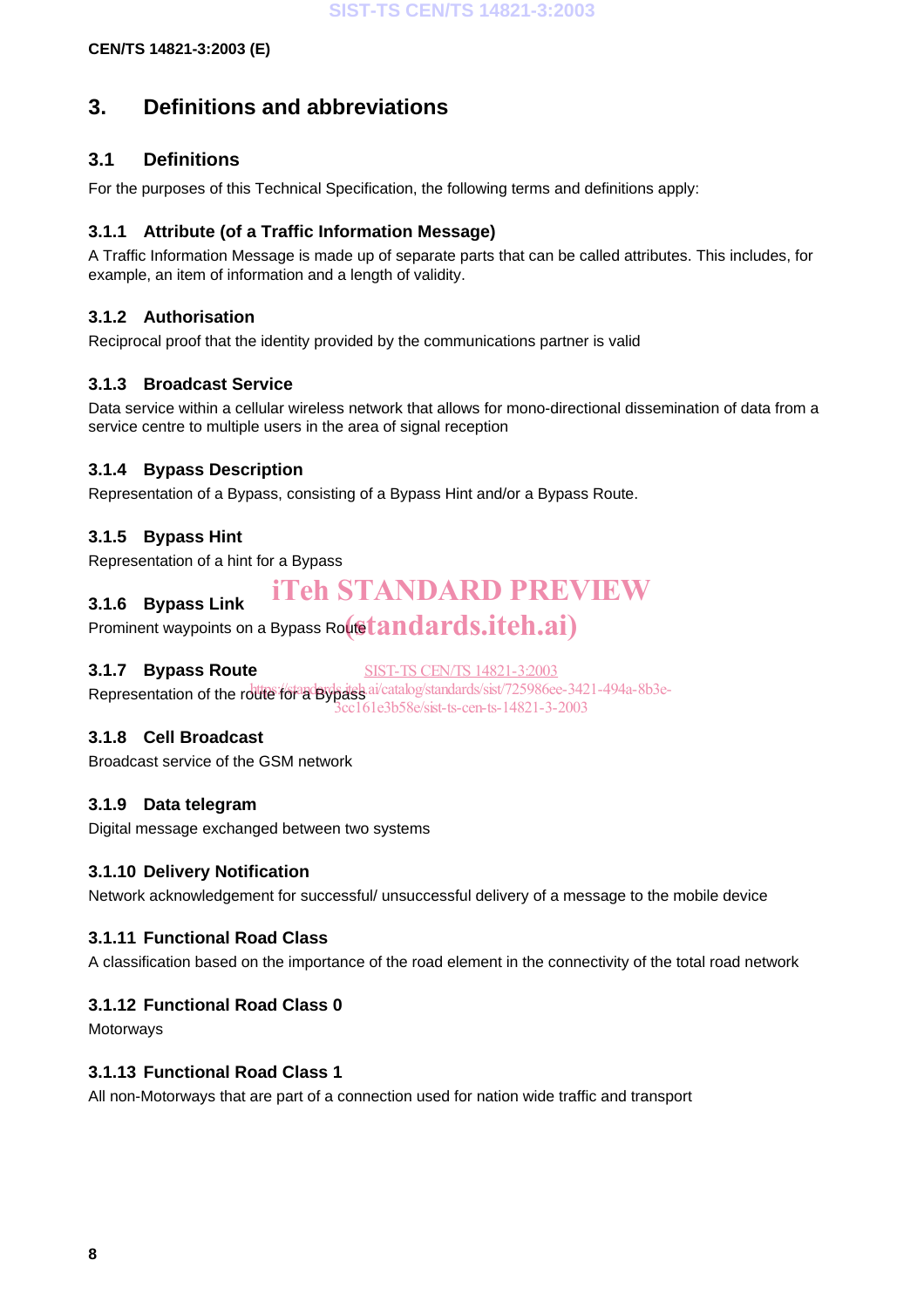#### **3.1.14 Geocode**

Geocodes are unique identifiers unmistakably defining important points on road networks. Geocodes can be derived from / converted into WGS84 co-ordinates by the algorithm described in ENV ISO 14821 3.

#### **3.1.15 Hardware service agents**

Partner companies of the traffic telematics service providers who are authorised to install onboard equipment into vehicles and to maintain it

#### **3.1.16 Homing**

Simple form of guidance to destination, in which the direction and straight-line distance of the destination are indicated

#### **3.1.17 Information Element**

Information unit of a message

#### **3.1.18 Intersection**

Junction of two or more roads

#### **3.1.19 Length of a Speech Report**

Length of a Speech Report, including pauses, in tenths of a second

#### **3.1.20 Mobile Originated**

Data telegram sent from the onboard equipment to the Service Centre.  $\bf{V}\bf{EW}$ 

#### **3.1.21 Mobile Terminated**

## (standards.iteh.ai)

Data telegram sent by the Service Centre to the onboard equipment. SIST-TS CEN/TS 14821-3:2003

## **3.1.22 Onboard equipment** dards.iteh.ai/catalog/standards/sist/725986ee-3421-494a-8b3e-

A system, generally mobile, interacting with the service centre to handle traffic telematics services 3cc161e3b58e/sist-ts-cen-ts-14821-3-2003

#### **3.1.23 Road Junction**

Intersection of two or more roads

#### **3.1.24 Route description**

Description of a route showing the geometry of street intersections, manoeuvre instructions, street and place names, and geographical co-ordinates

#### **3.1.25 Service centre**

System produced by the traffic telematics operators / service providers to handle traffic telematics services

#### **3.1.26 Short Message Service**

Packet-based form of data transfer within the GSM network

#### **3.1.27 Speech connection**

Communications channel between two systems for the bi-directional transmission of speech

#### **3.1.28 Speech Report**

Traffic Information Report transmitted by a speech system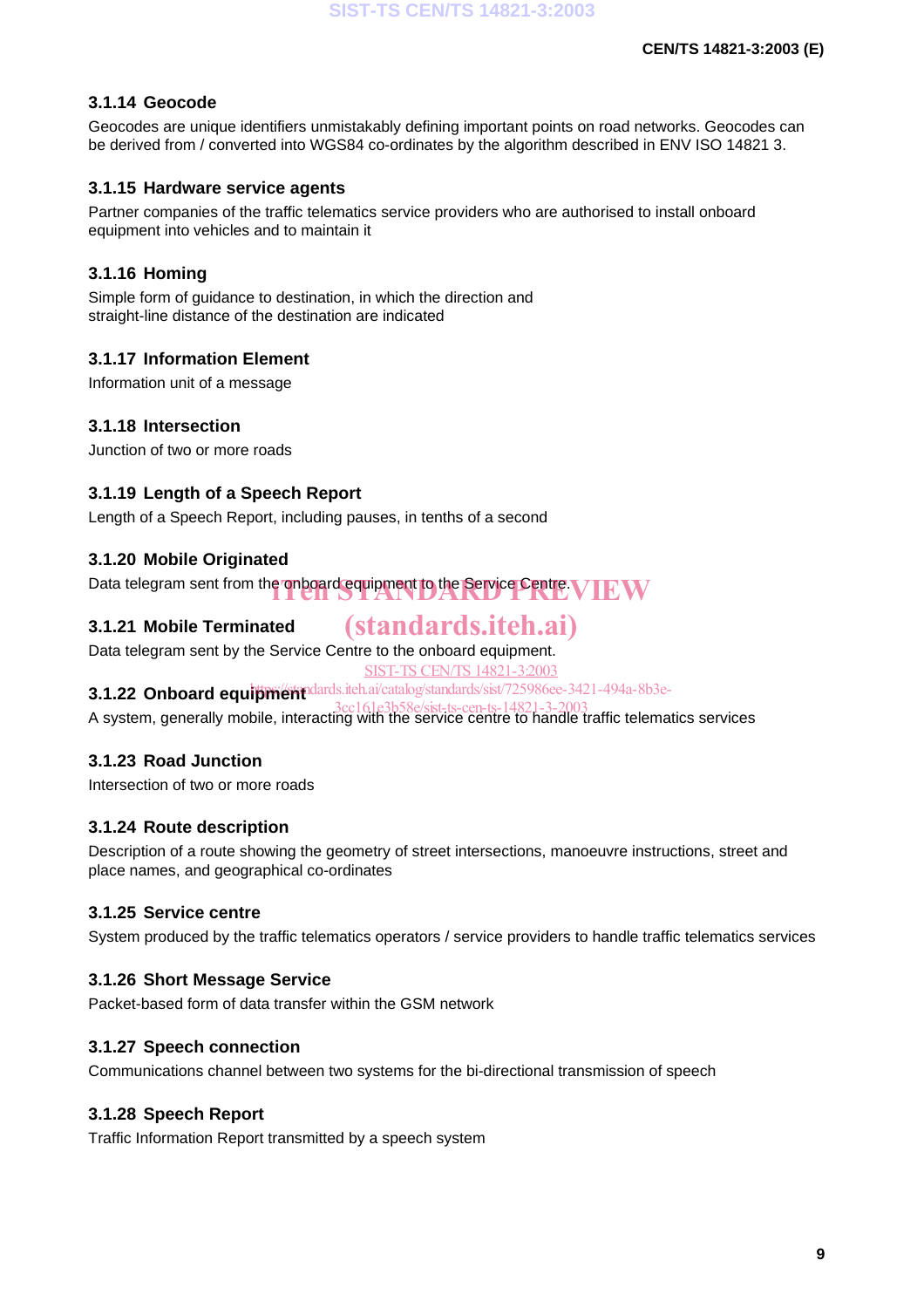**SIST-TS CEN/TS 14821-3:2003**

**CEN/TS 14821-3:2003 (E)**

#### **3.1.29 Terminal Device**

Generally mobile system interacting with the service centre for implementation of telematics services

#### **3.1.30 TINFO**

Traffic Information Report

#### **3.1.31 TINFO Version**

Unique identification of a Traffic Message, consisting of a number and a time stamp

#### **3.1.32 Traffic Data**

Data for qualification of Traffic Events. This includes: Values: speed, traffic flow, traffic density Places: position, place designation Facts: description of situation

#### **3.1.33 Traffic Event**

An occurrence on a road or in an area that is worthy of reporting, such as a traffic jam, wrong-way driver, or fog.

#### **3.1.34 Traffic Information**

Technical representation of a Traffic Situation within the onboard equipment, accomplished by a number of Traffic Information Reports.

This Traffic Information can be displayed to the customer via suitable terminals. iTeh STANDARD PREVIEW

#### **3.1.35 Traffic Information Report**

Technical representation of a Traffic Event produced by processing traffic data. Each Traffic Reports uniquely identified by a number, the TINFO ID, a time stamp, the TINFO version.<br>SIST-TS CEN/TS 14821-3:2003 ttandards.iteh.ai)

Note: If the Traffic Event changes, the time stamp changes, but the TINFO ID number does not.

3cc161e3b58e/sist-ts-cen-ts-14821-3-2003

#### **3.1.36 Traffic Situation**

The total number of all Traffic Events taking place that deserve reporting within an area. The Traffic Situation is always linked to an area. Thus, for example, an areas could be a conurbation or a geometrically demarcated area; an example is the radius around a point.

#### **3.1.37 Voice connection**

Circuit-switched channel between two systems for bi-directional voice transmission

#### **3.1.38 Waypoint**

Significant points on the route

#### **3.2 Abbreviations**

For the purposes of this Technical Specification, the following abbreviations apply:

#### **3.2.1 % ott**

percent of the time

#### **3.2.2 ADP**

Application Data Protocol, i.e. a message set for a telematics service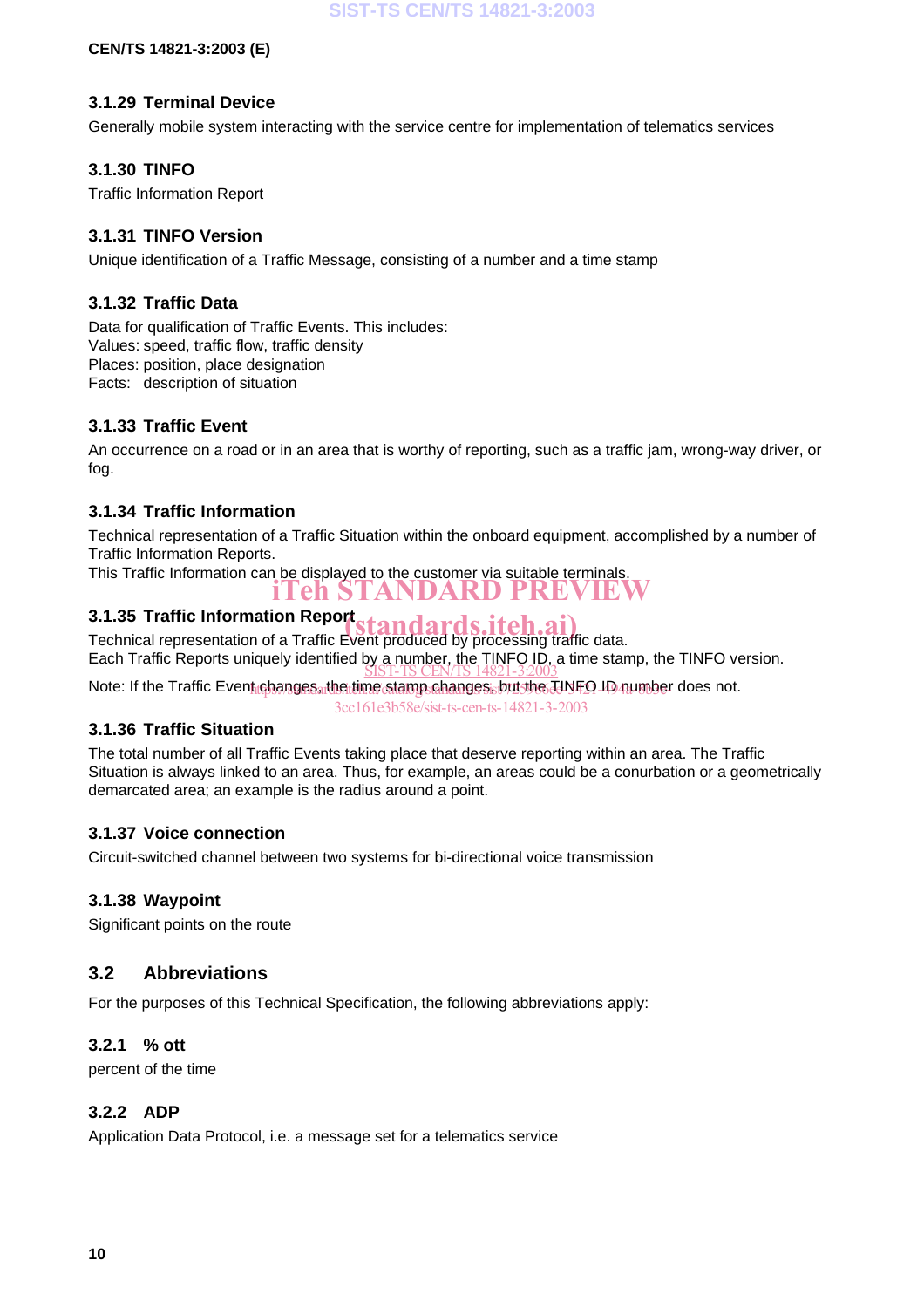**3.2.3 AM** Acknowledge Message

**3.2.4 ASN.1** Abstract Syntax Notation

### **3.2.5 BC**

Broadcast

**3.2.6 BCS**

Broadcast Service

**3.2.7 CA** Conditional Access

**3.2.8 CAS** Conditional Access and Security

**3.2.9 CB** Cellular Broadcast

**3.2.10 CBC** Cipher Block Chaining

### **3.2.11 CLI** Calling Line Identification

SIST-TS CEN/TS 14821-3:2003 https://standards.iteh.ai/catalog/standards/sist/725986ee-3421-494a-8b3e-3cc161e3b58e/sist-ts-cen-ts-14821-3-2003

iTeh STANDARD PREVIEW

(standards.iteh.ai)

**3.2.12 CRM** Calling Request Message

**3.2.13 CSD** Circuit Switched Data

**3.2.14 DES** Data Encryption Standard: symmetrical encryption procedure

## **3.2.15 DRM**

Digital Road Map

**3.2.16 DSC** Data Service Centre: depending on the mobile communication network

**3.2.17 ELB** Extended Location Block

**3.2.18 FCD** Floating Car Data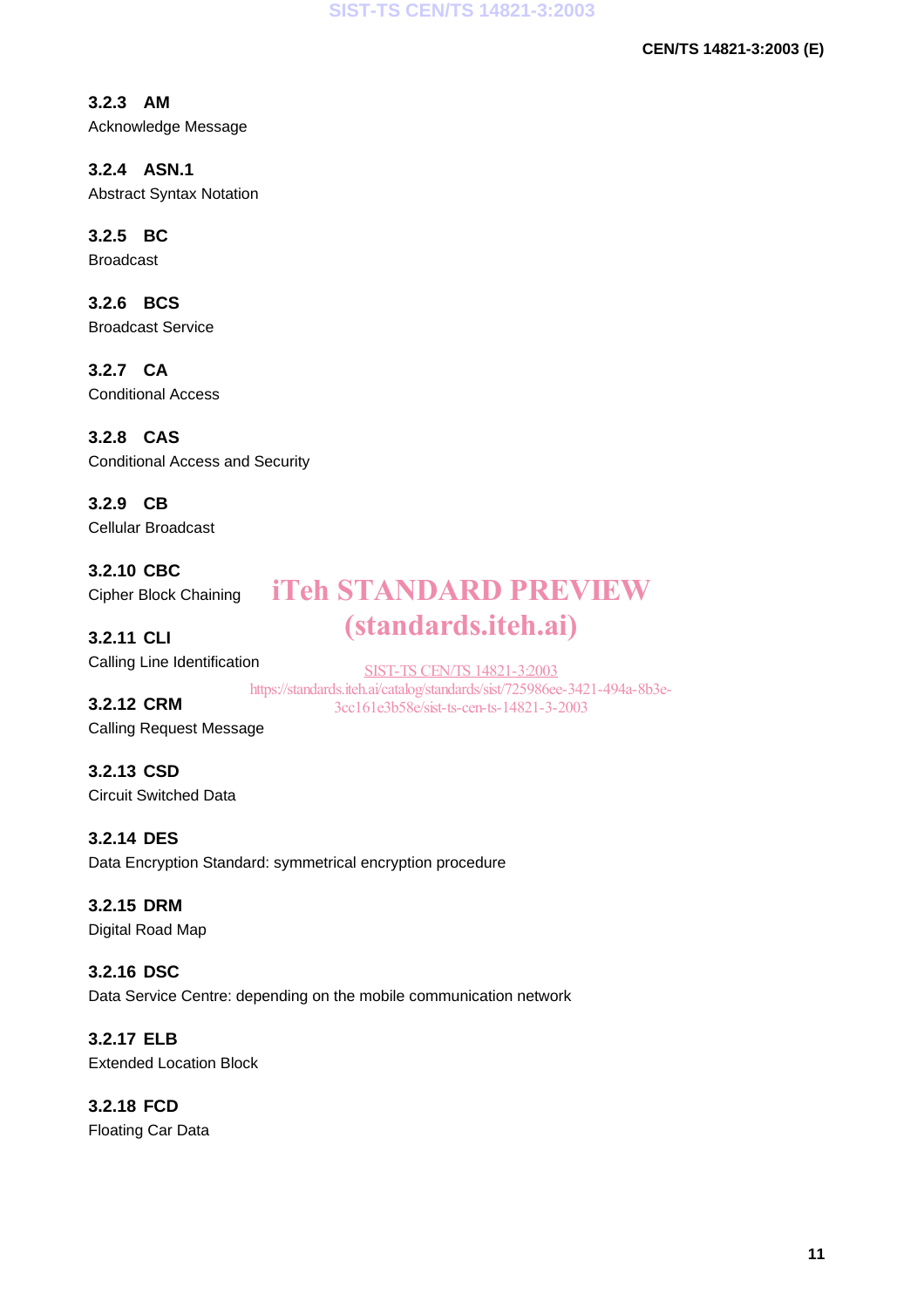#### **SIST-TS CEN/TS 14821-3:2003**

**CEN/TS 14821-3:2003 (E)**

**3.2.19 FCDGM** FCD General Message

**3.2.20 FCDPM** FCD Parameter Message

**3.2.21 FCDNSM** FCD Notification Set-up Message

**3.2.22 FCDRM** FCD Revoke Message

**3.2.23 FCDVDSUM** FCD Virtual Detection Site Update Message

**3.2.24 GATS** Global Automotive Telematics Standard

**3.2.25 GEM** General Error Message

**3.2.26 GPS** Global Positioning System NAVSTARGPS NDARD PREVIEW

#### **3.2.27 GSM**

# (standards.iteh.ai)

Global System for Mobile Communication SIST-TS CEN/TS 14821-3:2003

https://standards.iteh.ai/catalog/standards/sist/725986ee-3421-494a-8b3e-3cc161e3b58e/sist-ts-cen-ts-14821-3-2003

**3.2.28 IE** Information Element

**3.2.29 ICV** Initial Chaining Value

**3.2.30 L\_max** Max. length of transferable data in **one** data transaction

**3.2.31 MAC** Message Authentication Code

**3.2.32 MNA** Mobile Network Address

**3.2.33 MF** Mandatory Fixed format

**3.2.34 MO** Mobile Originated Message